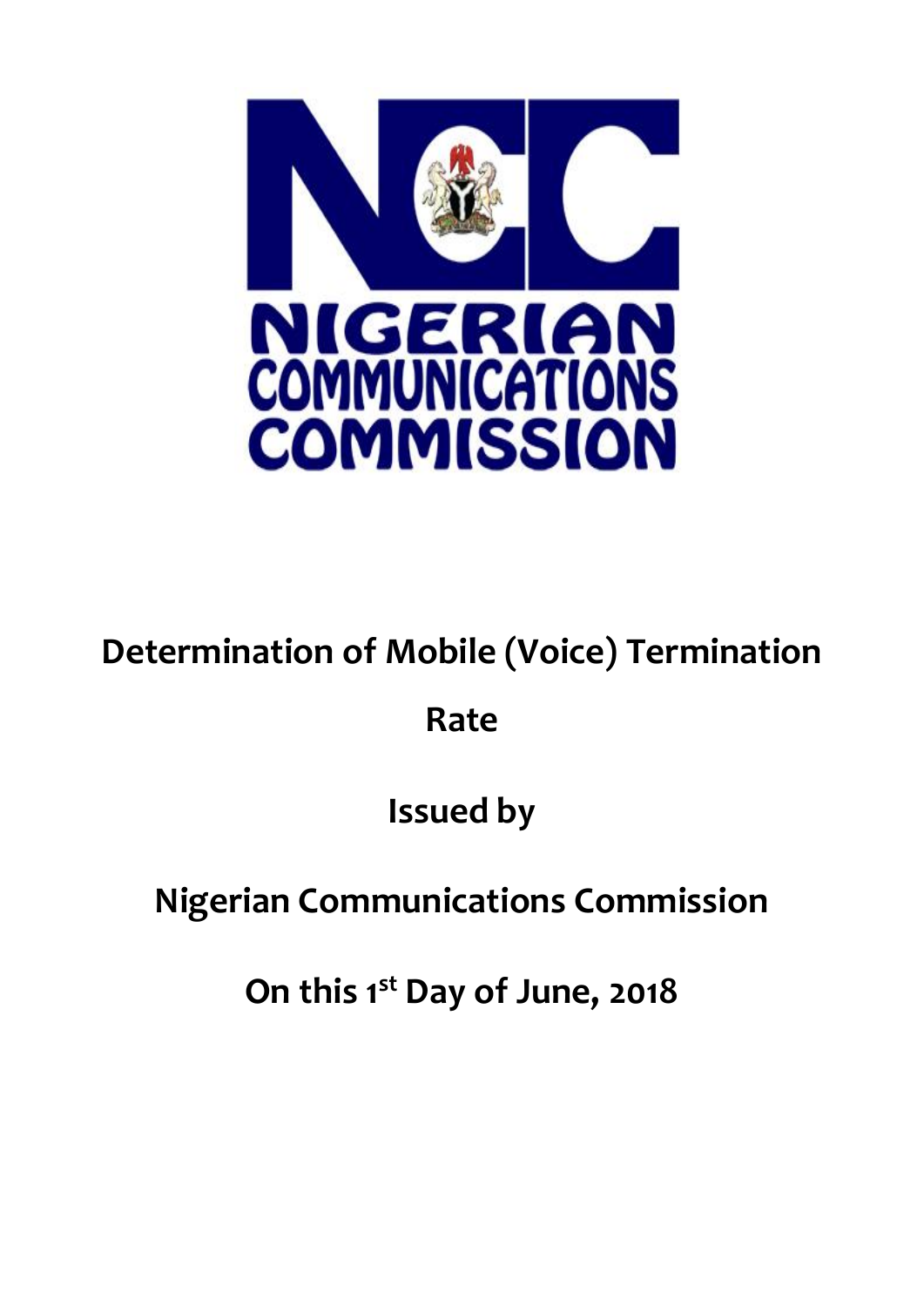### **MOBILE (VOICE) TERMINATIONRATE DETERMINATION BY THE NIGERIAN COMMUNICATIONS COMMISSION**

#### **INTRODUCTION**

- 1. The current regime of interconnection rates was determined by the Commission's Interconnection Rate Determination issued on 20th March 2013. Since then, the Nigerian Communications Market has seen tremendous growth in both subscriber numbers as well as traffic volumes and available technologies
- 2. As part of the Commission's commitment to regular reviews of the Interconnection Rates, and in the light of recent developments, including changes in technology as well as market evolution, the Commission decided to review the rates set in its 2013 Determination.
- 3. The Commission notes that since the last Determination, market dynamics have resulted in changes in the unit cost of providing services (including interconnection), and that these changes may give rise to differences between regulated interconnection rates and underlying costs which may result in rates that are not reflective of the cost of service provision.
- 4. In view of the foregoing and in fulfilment of its statutory mandate, the Commission retained PricewaterhouseCoopers (PwC) to assist it to undertake an in-depth cost study of Mobile (Voice) Termination Rates (MTR).

#### **LEGAL BASIS FOR THIS DETERMINATION**

5. The Commission's functions and duties are set out in the Nigerian Communications Act 2003 (the "Act"). Section 4 of the Act lists the Commission's functions, which include the facilitation of investments in (and entry into) the Nigerian market for the provision and supply of communications services, equipment and facilities (section  $4(a)$ ); the protection and promotion of the interests of consumers against unfair practices including but not limited to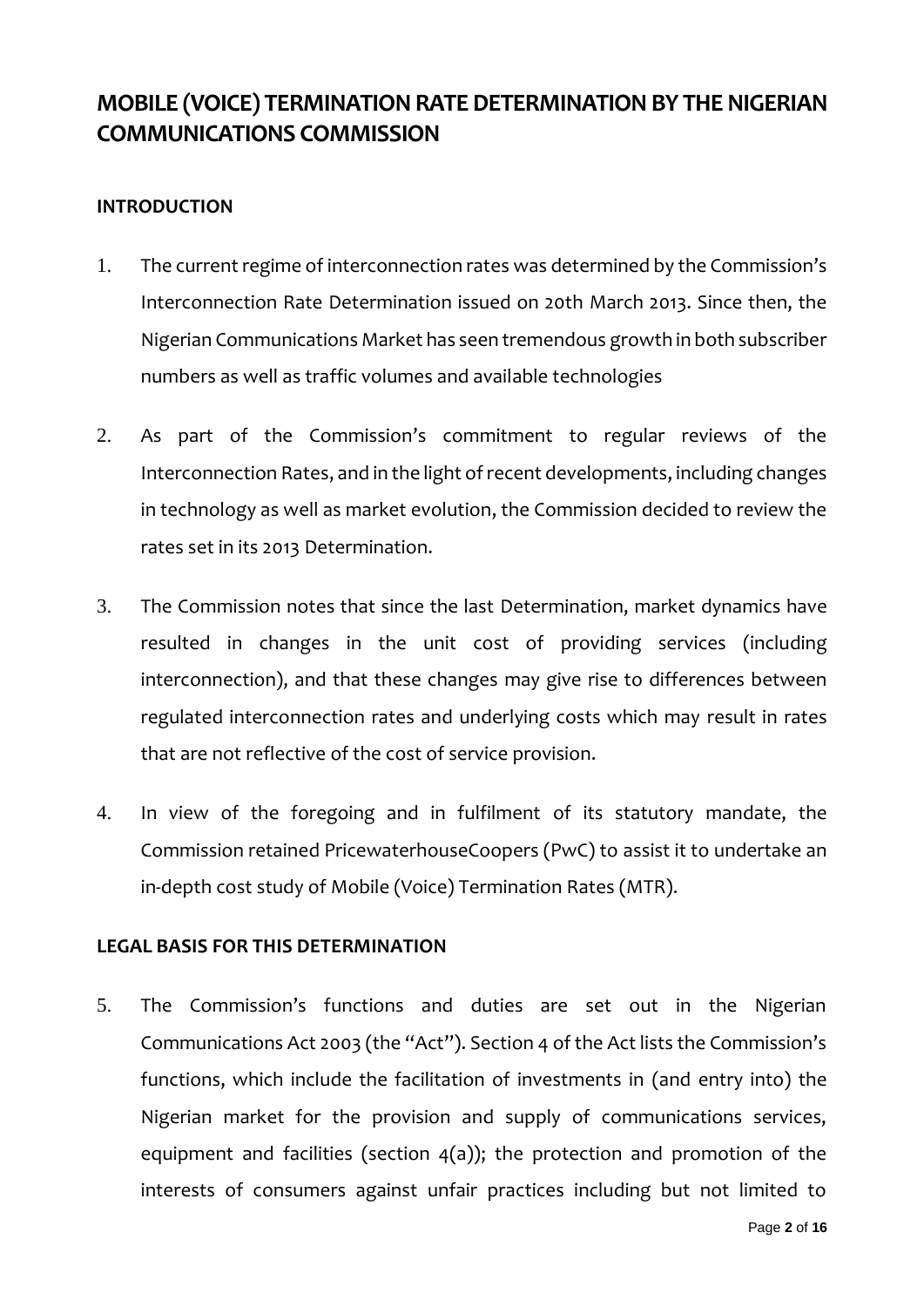matters relating to tariffs and charges and the availability and quality of communications services, equipment and facilities (section 4(b)); and the promotion of fair competition in the communications industry and protection of communications services and facilities providers from the misuse of market power or anticompetitive and unfair practices by other service or facilities providers (section 4(d)).

- 6. Network services providers and network facilities providers are required by section 96 of the Act to provide other licensed operators with interconnection to their communications systems on request at any technically feasible location. Agreements for interconnection must according to section 97(1) (a) comply with the Act, the Regulations and any Guidelines published intermittently. Although the terms and conditions of interconnection agreements are primarily to be those agreed on by the parties, section 97(2) of the Act empowers the Commission to intervene on its own initiative or at the request of one or both negotiating parties where the Commission considers that an agreement or individual provisions of the agreement are inconsistent with the provisions of the Act or subsidiary legislation, where agreement cannot be reached, where there is a delay in reaching agreement, or if the Commission considers that it is in the public interest to do so.
- 7. Further explanation on the Legal basis for making Interconnect Rates Determinations and for setting binding rules are as detailed in section 6 – 15 of the Determination of Voice Interconnect rate, 2013 published on the Commission's website: (https://www.ncc.gov.ng/docman-main/legal-regulatory/legaldeterminations/355-determination-of-voice-interconnection-rates-2013/file).

#### **PROCESS ADOPTED**

8. In line with its commitment to a policy of openness, transparency, fairness and participatory regulation, the Commission convened a general stakeholder meeting, which took place on the 15th February 2017. At the meeting, which all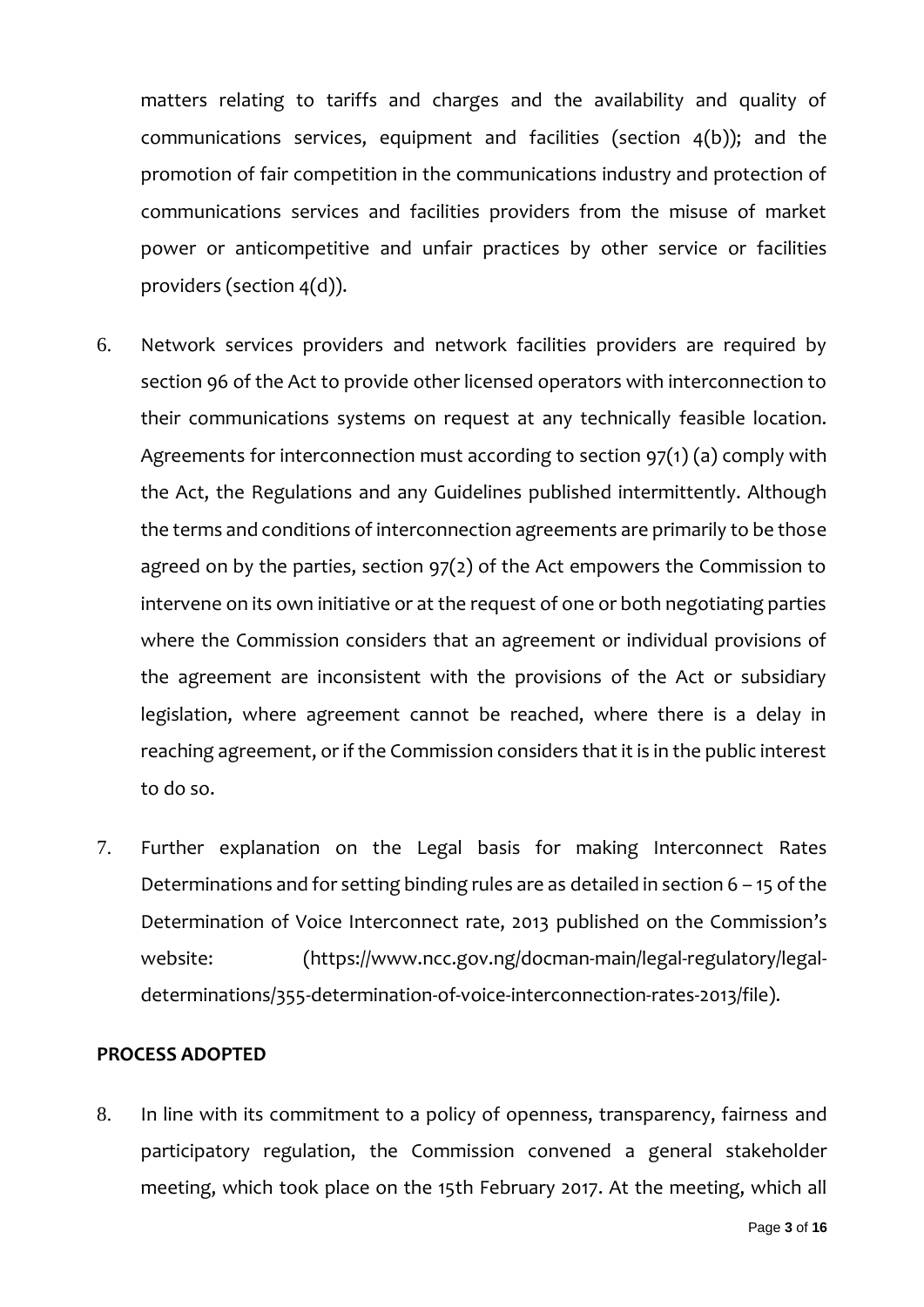concerned operators attended, the Commission explained the rationale for the appointment of PwC, the work that would be undertaken, and the level of cooperation required from operators. Additional meetings were held with operators during the course of the week, where the Commission and its consultants provided further clarifications in relation to the work to be conducted, relevant issues pertaining to the determination of interconnection rates, and required information and documentation to be requested from operators.

9. Further to these meetings and following the careful application of international best practice, the following principles were adopted for the cost study:

| <b>Topic</b>               | Recommendation                                                                                                                                                                                                                                                          |
|----------------------------|-------------------------------------------------------------------------------------------------------------------------------------------------------------------------------------------------------------------------------------------------------------------------|
| Cost modelling<br>approach | Hybrid costing model; Modelled network is based on a scorched<br>node approach; Modelled network takes the actual and planned<br>coverage of a typical operator and the specific factors of Nigeria into<br>account; Calculation of cost of efficient service provision |
| Cost model<br>concept      | LRIC plus mark-up for joint and common costs; Allocation of common<br>costs by using an equi-proportionate mark-up; Retail costs are<br>excluded from interconnection rates                                                                                             |
| Cost basis                 | Forward-looking costs; The model reflects the years 2018, 2019 and<br>2020.                                                                                                                                                                                             |
| Depreciation               | Tilted annuity is used as depreciation methodology                                                                                                                                                                                                                      |
| Cost of capital            | Estimation of the current Cost of Capital based on CAPM (Capital<br>Asset Pricing Model) model and current market information.                                                                                                                                          |
| Quality of<br>Service      | Model reflects the targeted quality of service                                                                                                                                                                                                                          |
| Exchange rate              | Exchange rates were based on forecasted inflation rates by the IMF.                                                                                                                                                                                                     |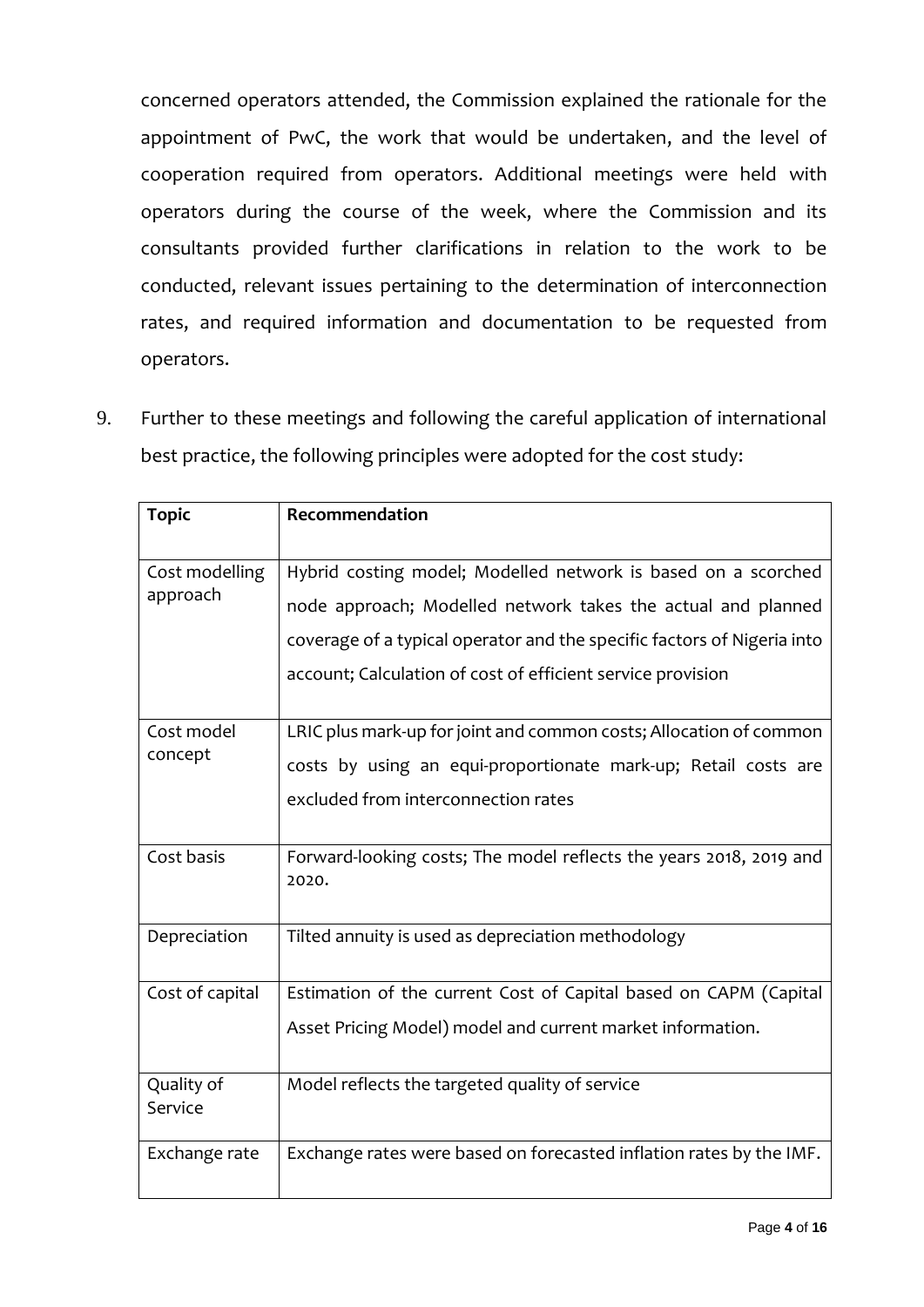- 10. Applying these principles, two models were built:
	- a Generic 2G/3G/4G operators model and
	- a New entrant (LTE) operators model
- 11. These models were purposely built considering the dimensioning of the network based on traffic demand and network design parameters relevant to the Nigerian operating environment. The underlying methodology of the model was based on international best practices and a good understanding of the local conditions.
- 12. After the stakeholder meeting of February 2017, the operators were briefed and a questionnaire to gather demand, financial and network data was sent to the operators. Responses where received from all operators. (The list of the operators is as shown on Appendix 1).
- 13. During the month of March 2017, individual meetings were held with operators in Lagos to clarify the data request and to obtain clearer understanding of relevant topics in the industry from the perspective of the operators. These meetings contributed to the development of a robust, fit for purpose cost model, relevant for the Nigerian telecommunications industry.
- 14. These individual meetings were followed up with telephone and email discussions to elaborate and explain further the nature of the data as required. In response to the Commission's request data was received from all the operators. In May 2017, the consultants reviewed and analysed the data received from the operators. These reviews revealed certain data gaps and other issues with some of the data that was submitted by the operators, giving rise to additional data requests and supplementary questions addressed to relevant operators.
- 15. Between May and July 2017, calls and emails were exchanged with the operators to clarify and to reconcile identified inconsistencies in the data provided. Additional information was also obtained to address gaps in data originally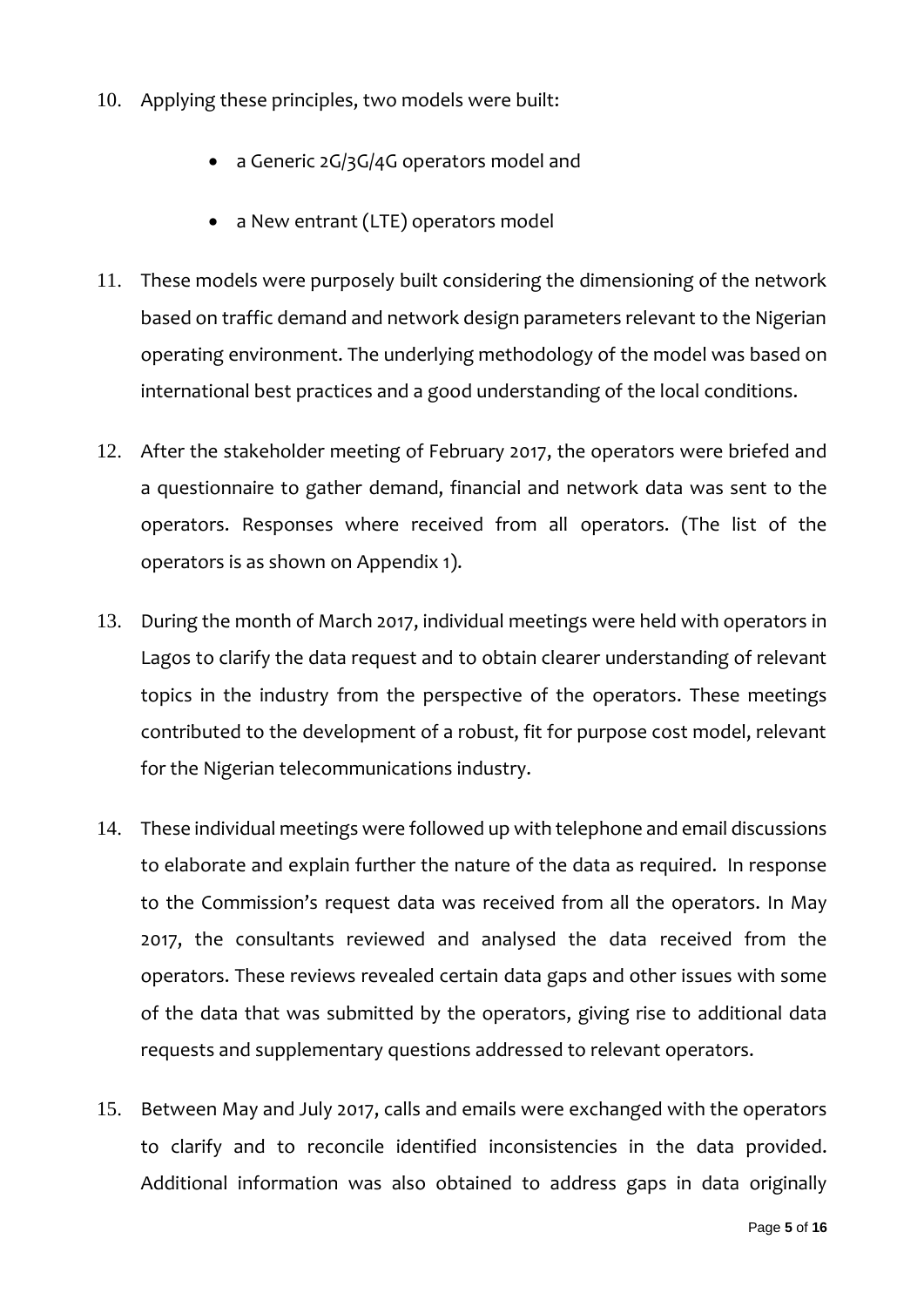provided. Based on this updated information as well as additional benchmark values for equipment prices and external analyst forecasts, the set of input variables for both models (Generic 2G/3G/4G and New LTE entrant) was defined and the costs models were populated.

- 16. On February 1<sup>st</sup>, 2018, the Commission held an industry workshop with operators and other stakeholders. The consultants' recommendations and the model results were discussed in detail and the Commission ran a Question & Answer session with the participants. The majority of the operators found both the recommendations and the results acceptable. In addition, operators were provided with the electronic version of the presentation with the model output results.
- 17. Operators were invited to study the information published by the Commission and the issues discussed during the workshop and to provide comments to the Commission by 15 April 2018.
- 18. The Commission subsequently took into consideration, the indicative results and recommendations of the consultancy, the aggregated operators' comments and its understanding of the market conditions in Nigeria to set the Interconnection rates in the best interests of the industry, consumers, businesses and Nigeria as a whole.

#### **CONSIDERATION OF SUBMISSIONS MADE BY OPERATORS**

- 19. The purpose of this section is to provide an overview of the comments received as well as the responses of the Commission to these comments. Comments not directly relevant to Voice Termination Rate have not been included.
- 20. The comments received have been summarised and grouped by subject area. The names of the operators making the individual comments have not been included.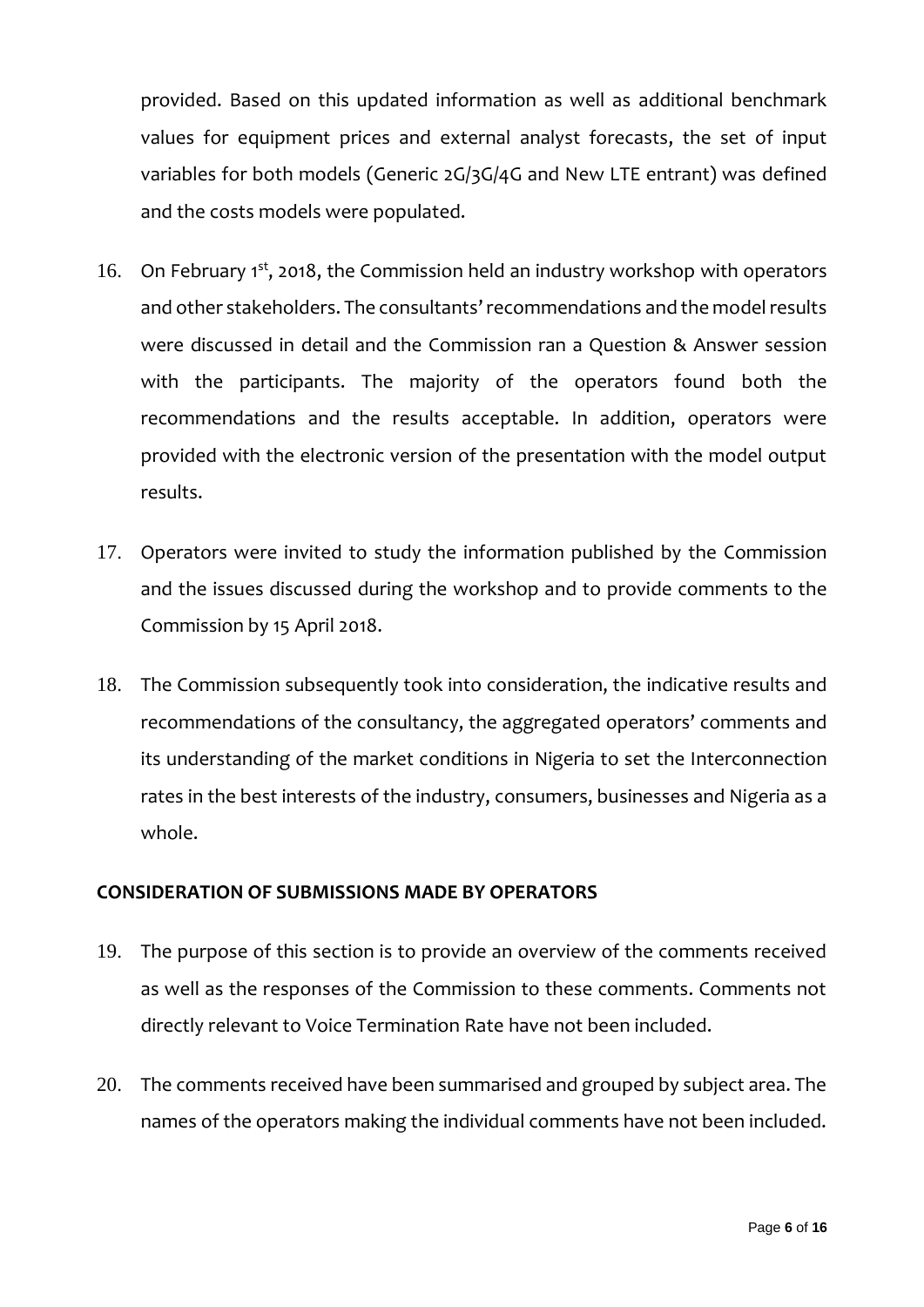#### **COMMENTS ON THE REGULATION OF MOBILE (VOICE) TERMINATION RATES (MTR)**

Comments on Asymmetry Rates

- 21. Asymmetry of Interconnection rates was a recurring theme in the comments from many operators who submitted responses during the consultation process. However, their views on asymmetry were different and diverse.
- 22. One operator stated that an asymmetric regime should be applied to dominant operators, as their size should translate into differences in interconnection costs compared to other operators due to economies of scale for equipment and a higher proportion of traffic terminated in their network.
- 23. This operator proposed to assess dominance considering Revenue Market Share (RMS) as opposed to subscribers' market share and proposed a 3-tier segmentation based on "above 40% RMS", "25%-40% RMS" and "below 25% RMS", each segment having a different termination rate.
- 24. Other operators were in favour of adopting a 3-tier asymmetry structure for MTRs based on a classification of operators based on size and market share (similar to the RMS criteria), to address what they considered as "competition issues" in the Nigeria telecommunications industry.
- 25. Some operators argued that smaller operators have a significantly different and higher unit cost structure as a result of their size when compared to larger established operators and that the asymmetric regime should therefore be reestablished.
- 26. Another operator suggested that given the large disproportion of calls terminated in a large operators' network as opposed to the small operators' network, asymmetry should be introduced as a means to balance the payments between operators.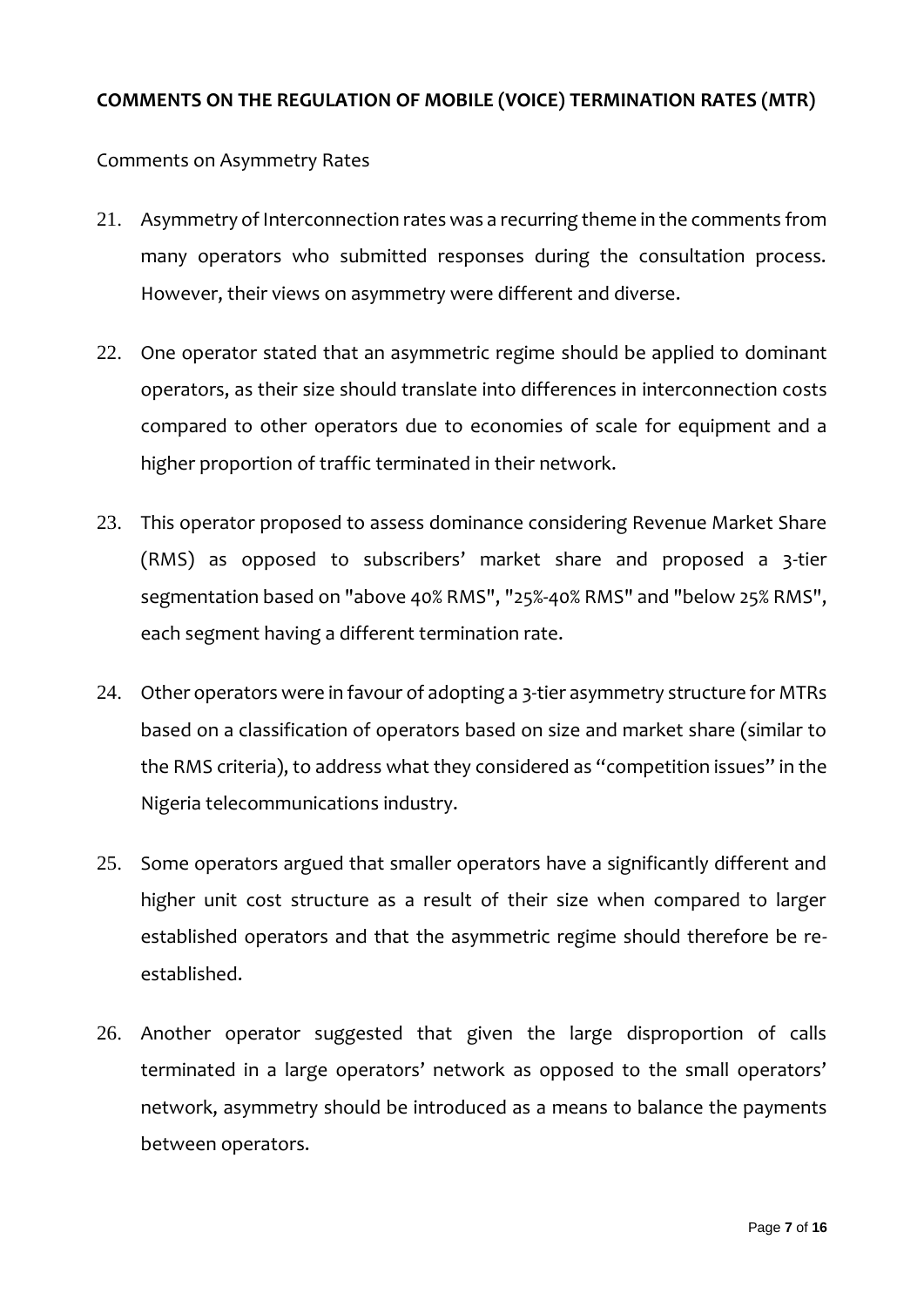- 27. Another operator argued that, given the small customer base for fixed networks compared to mobile networks, and the higher volume of calls terminated on the mobile network coming from the fixed network, asymmetry should be reintroduced as a measure to allow growth of the fixed wired operators in the industry
- 28. An operator urged caution when implementing an asymmetric regime to avoid rewarding inefficiency and penalising efficient operators. If termination costs are set to reflect actual costs of industry participants, as is the case with asymmetry, then this may reduce incentives for the firm to become more efficient – to the detriment of customers in the long term. The operator also argued that the new entrant operators currently operating came into the market under the current interconnection regime and their business plans reflect this regime. Therefore, these operators should not require the Commission to establish a different asymmetric regime.

#### **Responses:**

- 29. There are significant differences in scale and managed traffic volumes between different operators in Nigeria. The principal driver of the unit cost of traffic services is traffic density rather than total traffic. For example, other things being equal, an operator with a smaller coverage area, which carries more traffic per square km than a larger operator, will enjoy lower unit costs. In Nigeria, however we observe the larger coverage operators also benefit from higher traffic density.
- 30. Some operators categorised in this study as Generic 2G/3G/4G operators have similar amounts of spectrum allocated in the same bands and use the same technologies. Therefore, even though they might not all have achieved similar scale there are few differences in their conditions which would translate into structurally higher [reasonably efficient] cost of interconnection. However, the Commission notes that there are also some operators (also utilising 4G/3G/2G) with more spectrum holdings than their peers.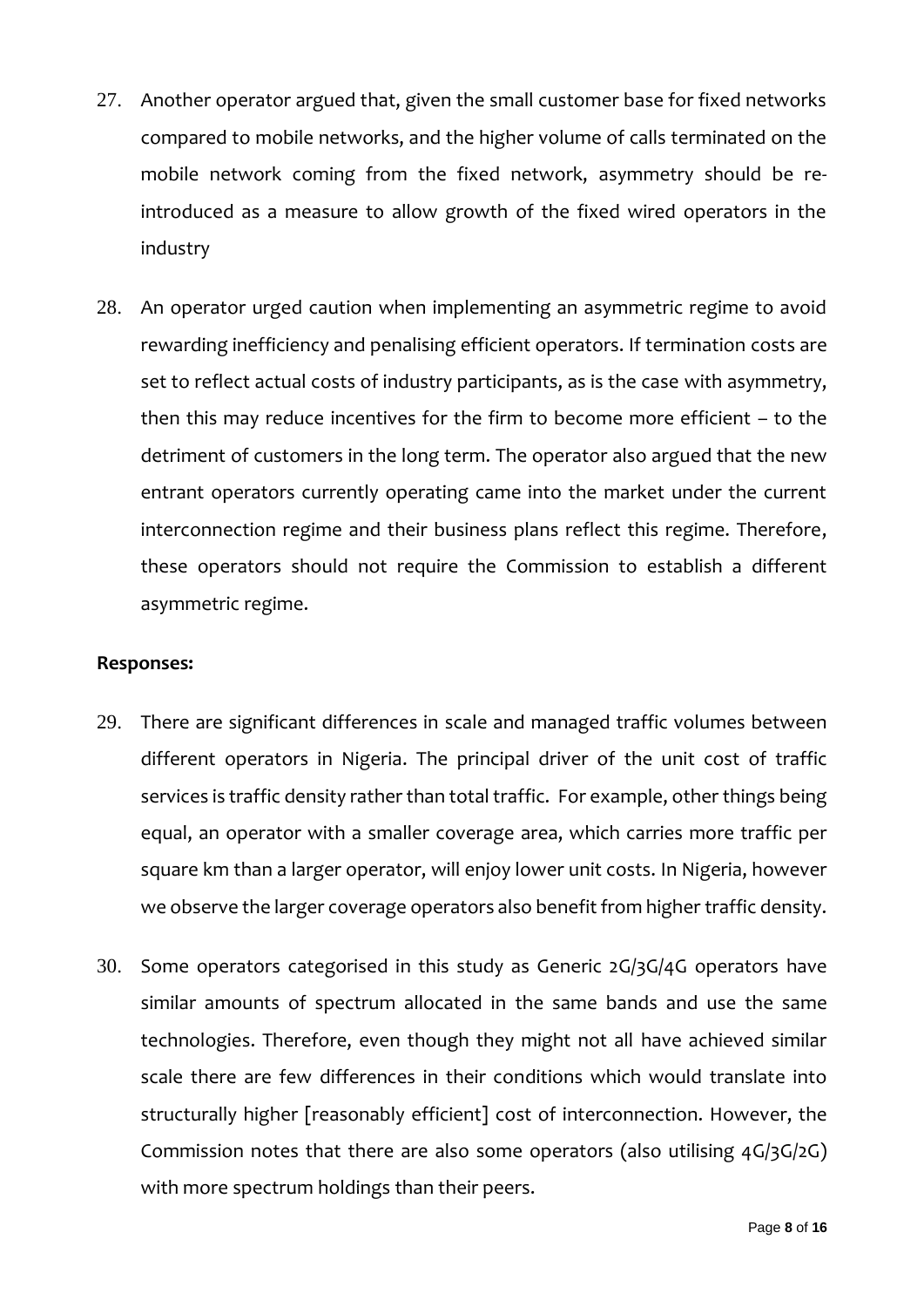- 31. When interconnection rate is set, the information from a class of operators is taken in order to derive the interconnection cost of the representative operator. By definition, the resulting network does not perfectly mirror any of the existing operators in the country but represents an efficient operator operating in the country.
- 32. Mobile (Voice) Termination has generally been determined to be a relevant market in telecommunications and one in which each operator has a monopoly over calls delivered to customers connected to its network. Therefore, other things being equal, all operators have an incentive to set termination rates at monopoly levels regardless of their size. The way in which this issue has been traditionally addressed has been through Determination of interconnection charges having regard to the efficient costs of providing termination services.
- 33. Regarding the request for three-tiered MTR asymmetry to address concerns over revenue market share, the Commission reiterates the points made in paragraphs 30 and 31 above. The Commission further notes that since MTR is set at the cost of an efficient operator within the two classes earlier determined, using subjective measures such as the size or cost profile of individual operators will undermine the objectivity of the Determination. Issues pertaining to market behaviour of operators can be more appropriately dealt with in a separate study.
- 34. The estimated unit cost of terminating traffic on the networks of new LTE entrants is significantly higher than the equivalent costs of Generic 2G/3G/4G operators and the current Mobile (Voice) Termination Rate. The Commission finds sufficient justification for the retention of a two-tier asymmetry based on the principles and categorisation stated in paragraphs 8, 9 and 10 above.
- 35. In setting Mobile (Voice) Termination rates for both tiers of operators, the Commission has had regard to the calculated unit costs, the trend of unit costs over time, as well as market conditions and consumer interests. Based on these considerations the Commission has set the MTR for Generic operators at current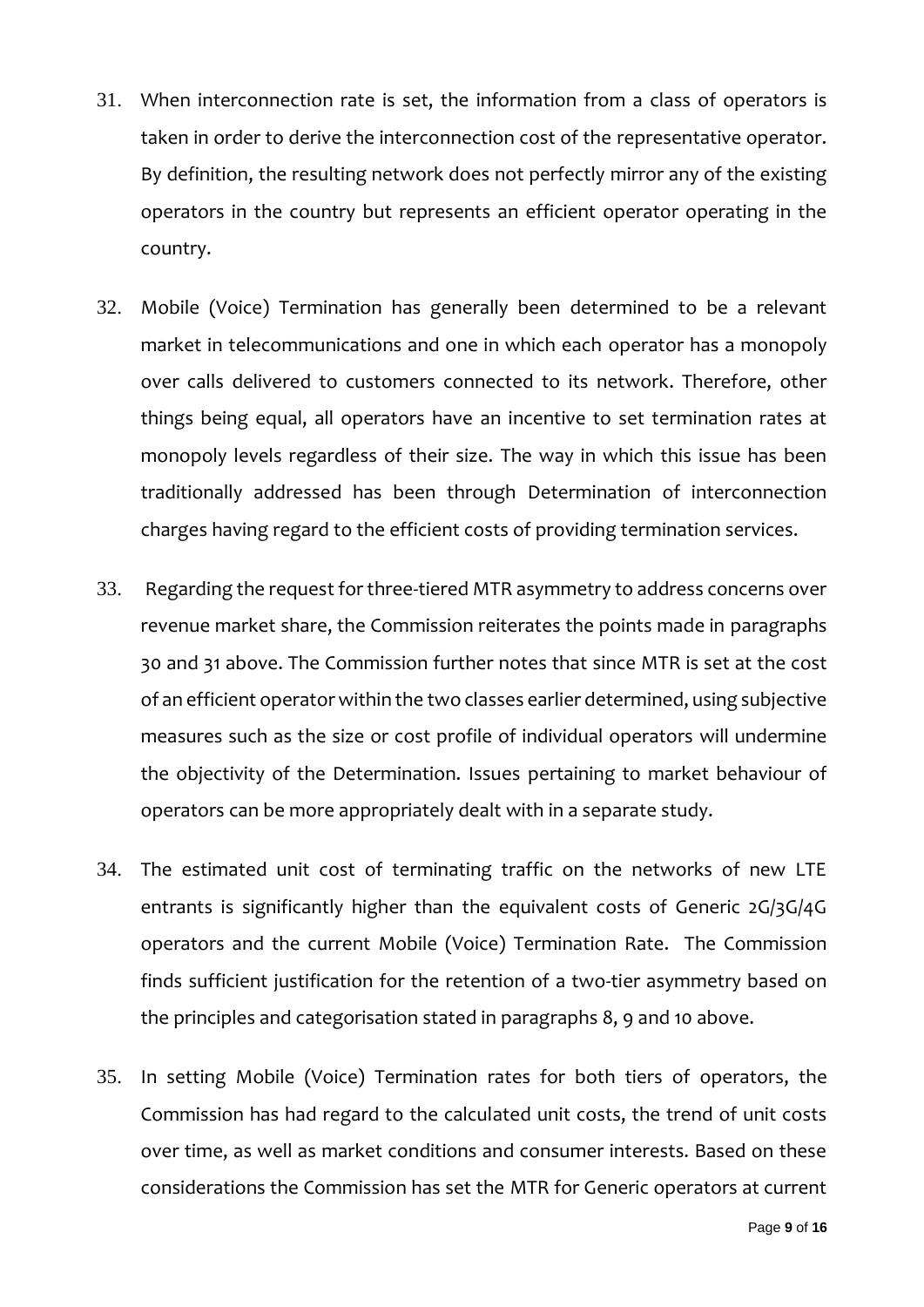levels (on balance, this is preferable to an increase of MTRs at this time given the adverse impact an increase would have on market growth, the demand for telecom services and therefore, the evolution of unit costs over time). For the new (LTE) entrants, the Commission has taken account of the fact that volumes are still relatively small, and that significant volume growth is projected. On this basis, the Commission, in setting of the MTR for this tier of Operators, took into account the cost premium arising from the difference in the weighted average of unit costs of the Generic Operators and the new (LTE) entrants.

#### **Comments on the impact on the price floor from a review of the MTR**

- 36. On the  $1<sup>st</sup>$  of April 2013, the Commission introduced a price floor for voice calls, which was tied to the MTR. Based on this fact, an operator argued that in order to continue to prevent margin and value erosion in the voice market, the Commission should maintain the regulatory instrument of price floor but review the amount following this MTR review.
- 37. Another operator asked the Commission to review the price floor, given the compression of margins imposed by the proposed MTR review. Failing to do so, in the view of this operator, will negatively affect the continued growth and development of the telecommunications industry.

#### **Response:**

38. The price floor is a regulatory tool used worldwide where necessary. The Commission proactively introduced the floor in order to the aggressive price war between operators at that time, which threatened overall market stability. However, given the current state of the market, the Commission does not see the need for an upward review of the Price floor at this time.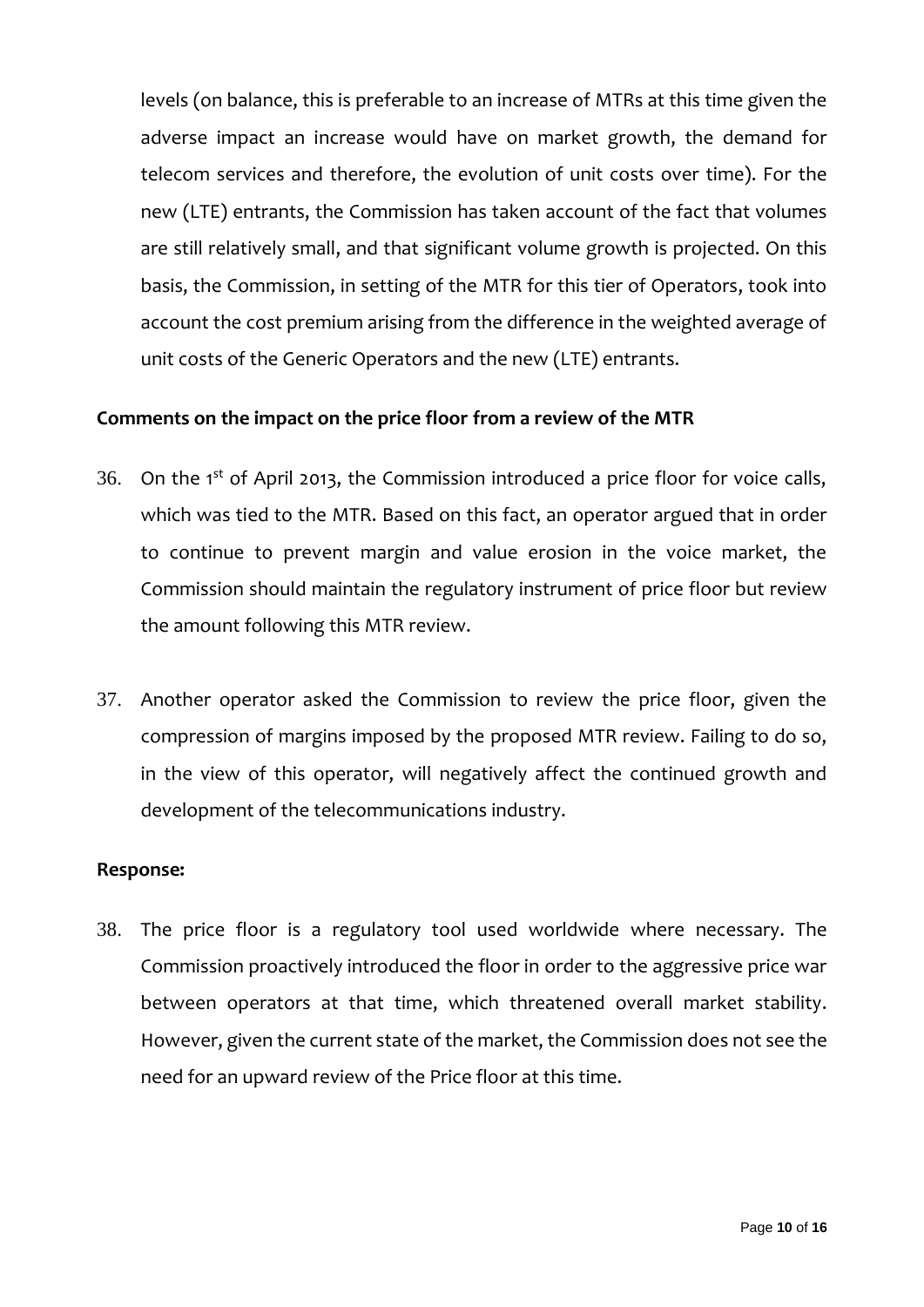#### **Comments on the impact on an increase in the MTR**

- 39. One operator voiced its concern that an increase of the MTR, irrespective of a change in the price floor, would lead to an increase in the retail tariffs in the short to medium term and negatively impact on the growth of the industry. This could risk a consumer backlash as it has happened in other sectors such as Oil & Gas and Electricity. Therefore, the Commission should consider other market initiatives (such as spectrum trading, national roaming and active network sharing) that reduce operators' costs, enhance efficiencies for operators, and therefore translate into lower tariffs for consumers.
- 40. Another operator argued that MTRs should either be kept at current levels or decreased so as to avoid exacerbating the cost differential already in place between large and small operators i.e. with further increases in the MTRs the small operator will pay more than they currently do to other large operators, irrespective of a small benefit of asymmetry.
- 41. An operator urged that any MTR determined by the Commission must be considered against other factors to determine if it will provide a better deal for consumers (considering the current state of the Nigerian economy) and ensure stimulation of investment appetites. Based on the operator's market assessment, an increase in MTR will not benefit the industry.
- 42. Another operator recommended that the Commission reconsider implementation of the findings on the MTR regime until an assessment is conducted on the impact of Over-The-Top (OTT) services in the Nigerian Telecoms Industry.

#### **Response:**

43. The Commission has always proactively taken steps to promote initiatives that lead to lower costs of service delivery. Initiatives such as Spectrum Trading,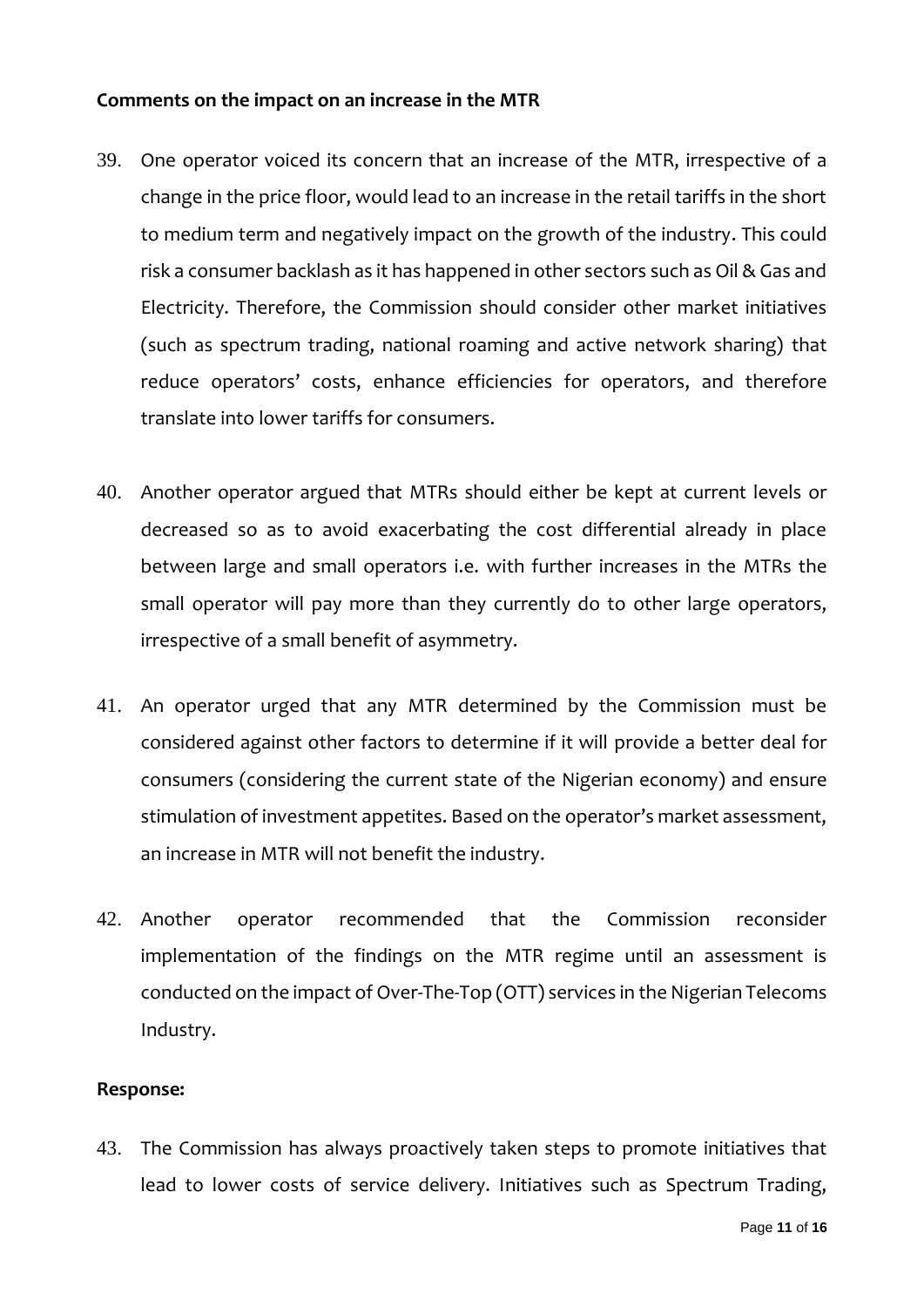National Roaming and Active Infrastructure Sharing as well as the Commission's efforts to address issues relating to multiple taxation and regulation are examples. The Commission also continues to encourage investments in the sector.

- 44. The Commission notes the concerns on the impact that an increase in MTR may have on retail tariffs, especially in consideration of the current economic situation in the country (having just come out of a recession and the need to minimize disruption or shocks to the economy), and the pivotal role that access to telecommunications services plays in overall national socio-economic development. The Commission also notes the Impact of OTT services on regulated telecommunications services.
- 45. These concerns as well as the steps being taken by the Commission to reduce operating costs in the industry (see section 43 above) have been factored into the Determination. Other factors pertaining to the possible impact of an increase in MTR are addressed in paragraph 38 above. Nonetheless, the Commission will continue to review the situation and will implement the necessary regulatory safeguards from time to time.

#### **Comments on the Effective Date of the Determination**

- 46. An operator drew the Commission's attention to the heavy investments that small operators made in deploying their network when they entered the market, notwithstanding the debilitating effects of Naira instability and the effect of inflation in Nigeria.
- 47. The operator added that given that the consultants determined the cost of new entrant (LTE) operators as being above the costs of Generic 2G/3G/4G operators, it is necessary to incentivise the new entrants to further expand their network to other cities in Nigeria. The operator noted that given the factors listed above it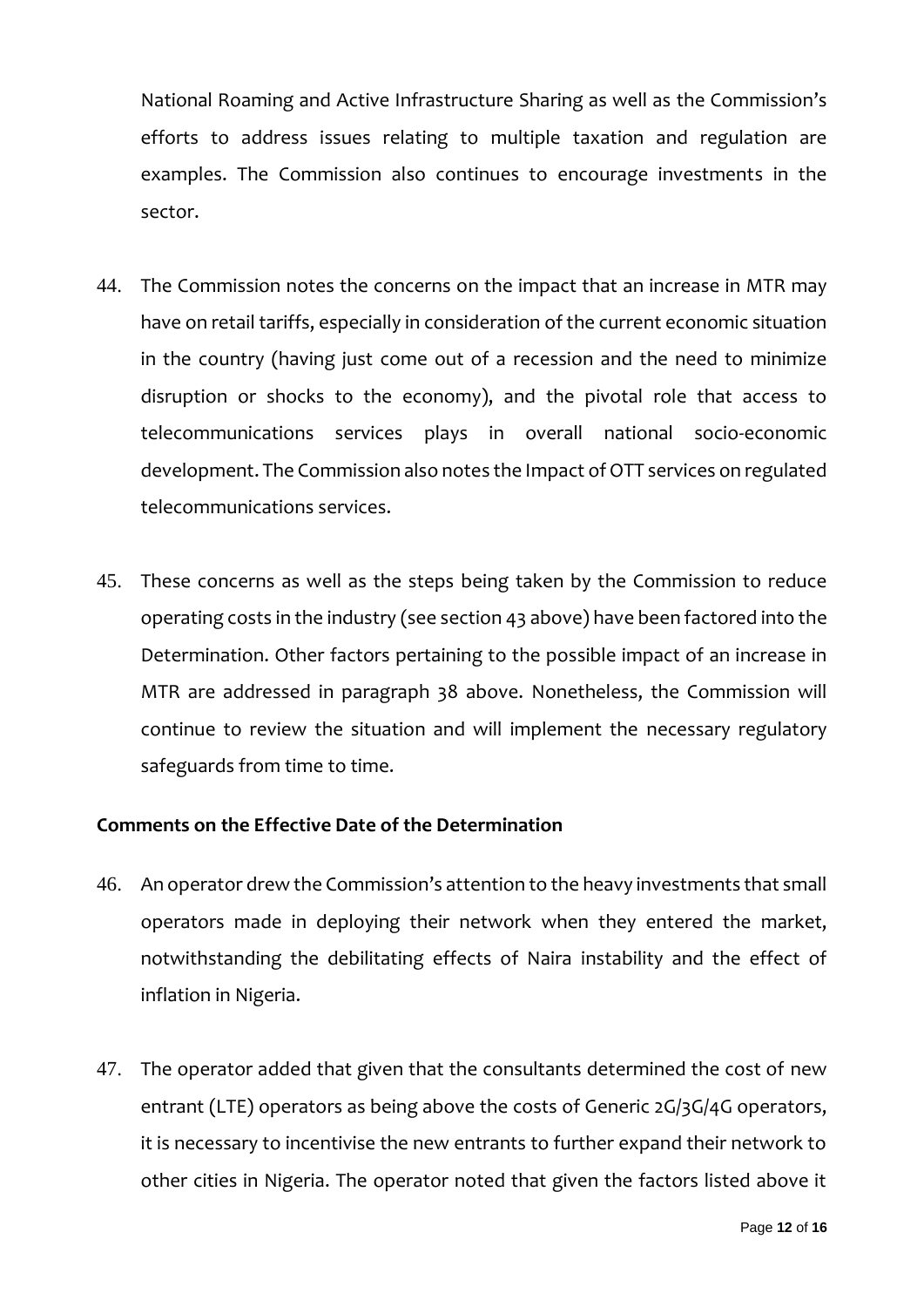still has not recovered the initial investment costs preventing it to make further investments.

48. Therefore, the operator requested the Commission to consider backdating the effective date of this Determination to 1<sup>st</sup> April 2016 in order for the new entrant (LTE) operators to recover the costs of setting up their networks given the extremely difficult conditions in Nigeria.

#### **Response:**

49. This request is inconsistent with the statutory mandate of the Commission to ensure predictability and regulatory certainty. Interconnection Rates, just like other Regulations, cannot be set retroactively.

#### **Comments on International Termination Rate (ITR)**

- 50. The need to denominate /Index the International Termination Rate in Dollars was a recurring theme in all the submissions received.
- 51. The Commission was urged by some of the operators to take into consideration the International Data Access Licence (IDAs) in any decisions it takes with regards the ITR.

#### **Response:**

52. The Commission plans to conduct a further study on International Termination rates and may issue a separate Determination in due course.

#### **Comments on the Clearing Houses.**

53. Some operators contested the costs determined for the Clearinghouses stating that they were too low. They also requested that the Clearinghouses be made a "least cost route" for the termination of calls.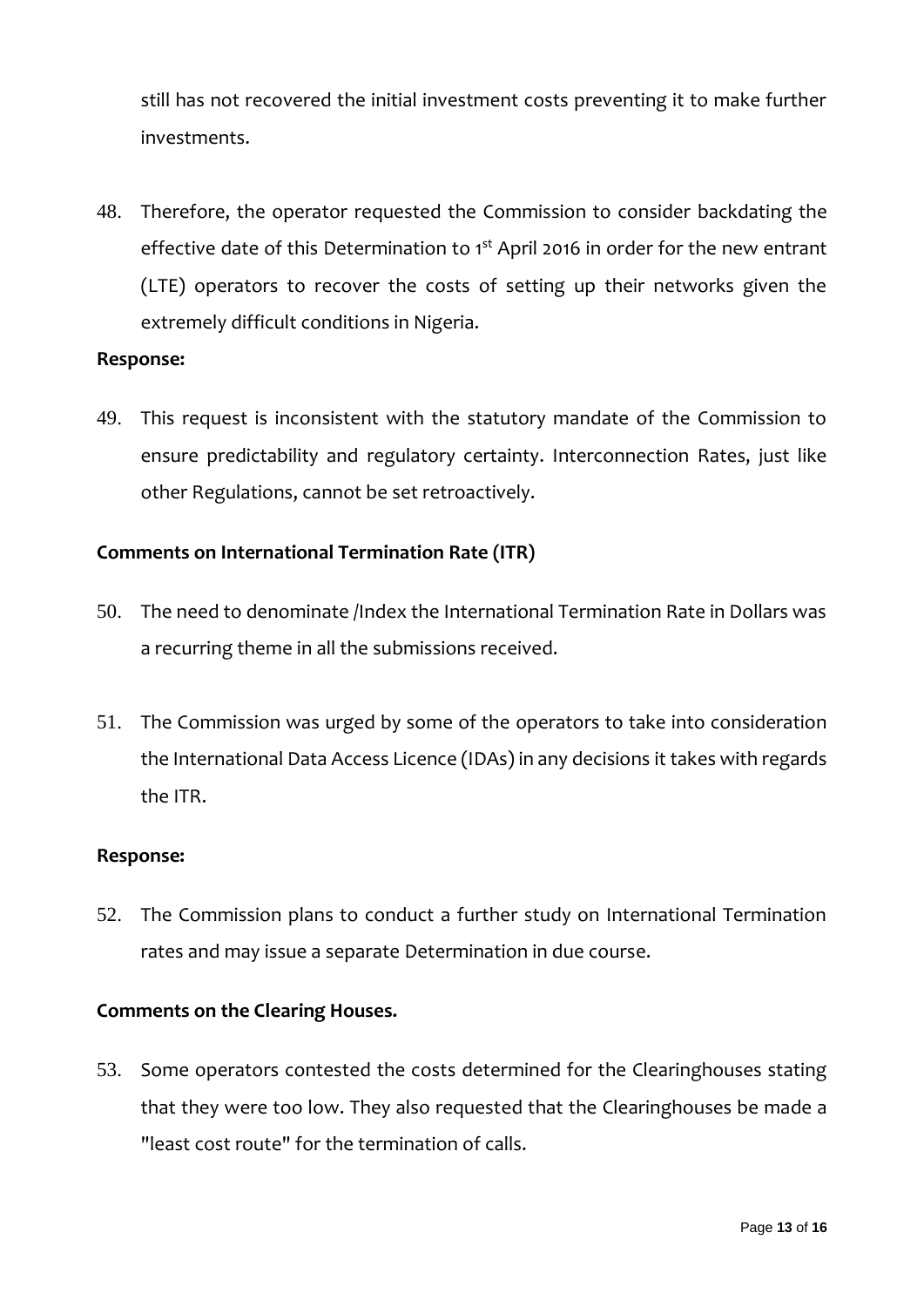54. On the other hand, some of the operators questioned the relevance of the Clearinghouses on the grounds that the Clearinghouses have contributed to the problems of high level of interconnect indebtedness, as well as masking and refilling of traffic.

#### **Response:**

- 55. The Commission appreciates the vital role the Clearinghouses are required to play in offering cost-efficient interconnection solutions to other licensees, particularly new entrants and small operators. Based on this, the Commission will continue to review the issues with the aim of finding a solution that will be beneficial to the industry as a whole.
- 56. While the Commission has not been provided with satisfactory justification for the "least cost route" proposal made by the Clearinghouses, the Commission is nonetheless satisfied that there is a need to prevent anti-competitive practices, which render the Clearinghouses incapable of effectively competing and/or fulfilling their license obligations. In the interim, to ensure a level playing field for all operators, the Commission will ensure that no licensee shall charge and/or receive an effective rate per minute below the rates determined

#### **CONCLUSIONS**

57. The Commission has carefully considered the information provided by stakeholders and has taken a view on parameters and regulatory measures in the light of this and other information – such as international experience, cost model results, the state of competition in the sector and the Nigeria macroeconomic environment. The process of arriving at a new MTR has been conducted in a climate of openness and with a view to providing maximum transparency to all parties without compromising the confidentiality of commercially sensitive information.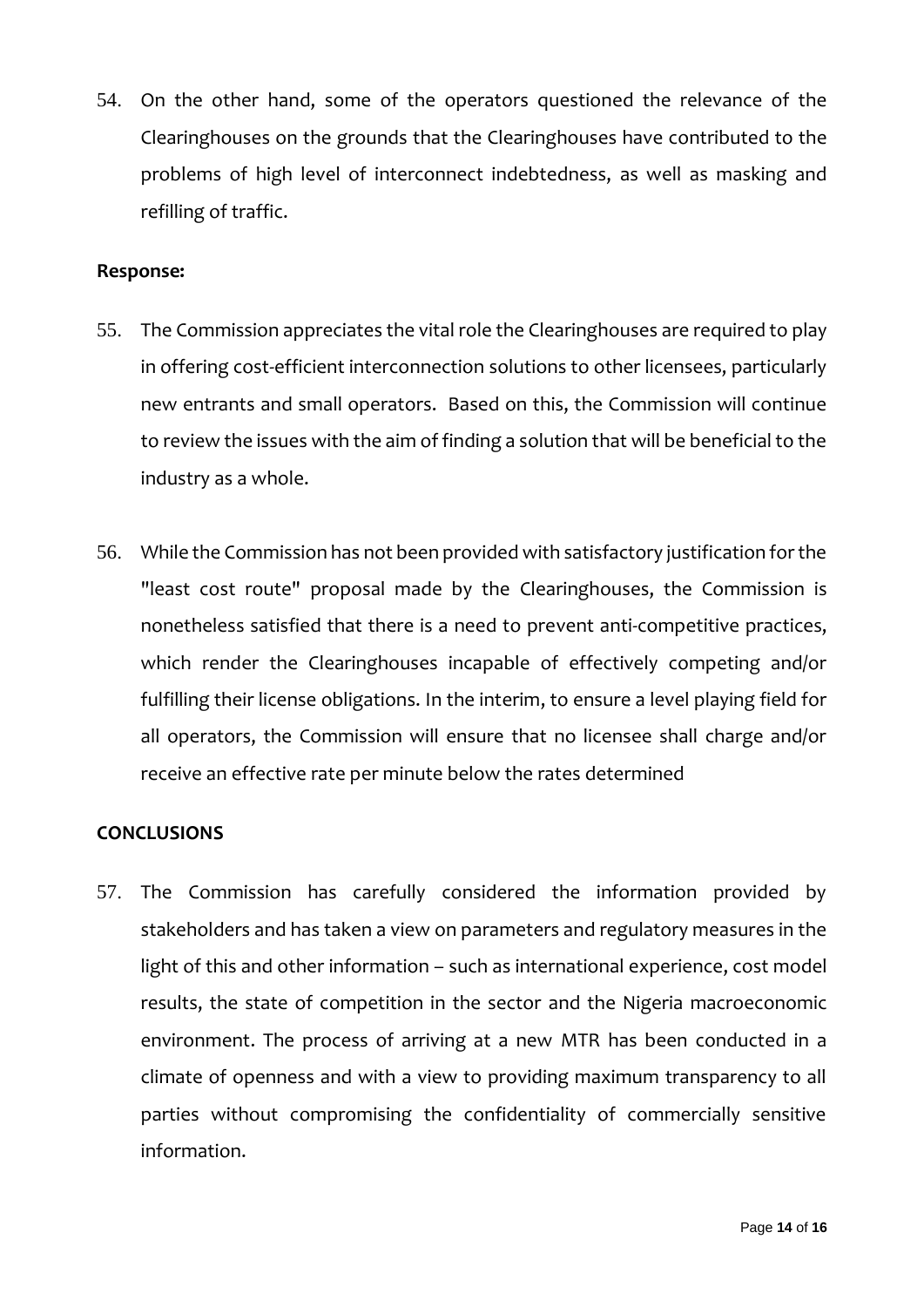- 58. The Commission is confident that the results will make a significant contribution to the development of a thriving telecoms sector in Nigeria and hence benefit both consumers and the industry.
- 59. The Commission would like to thank all operators who submitted information relating to the regulation of interconnection rates and the costing models and who actively participated in the processes leading to this Determination.
- 60. Finally, the Commission wants to thank all industry stakeholders and the consultant for their participation in this study and for working together making it a success.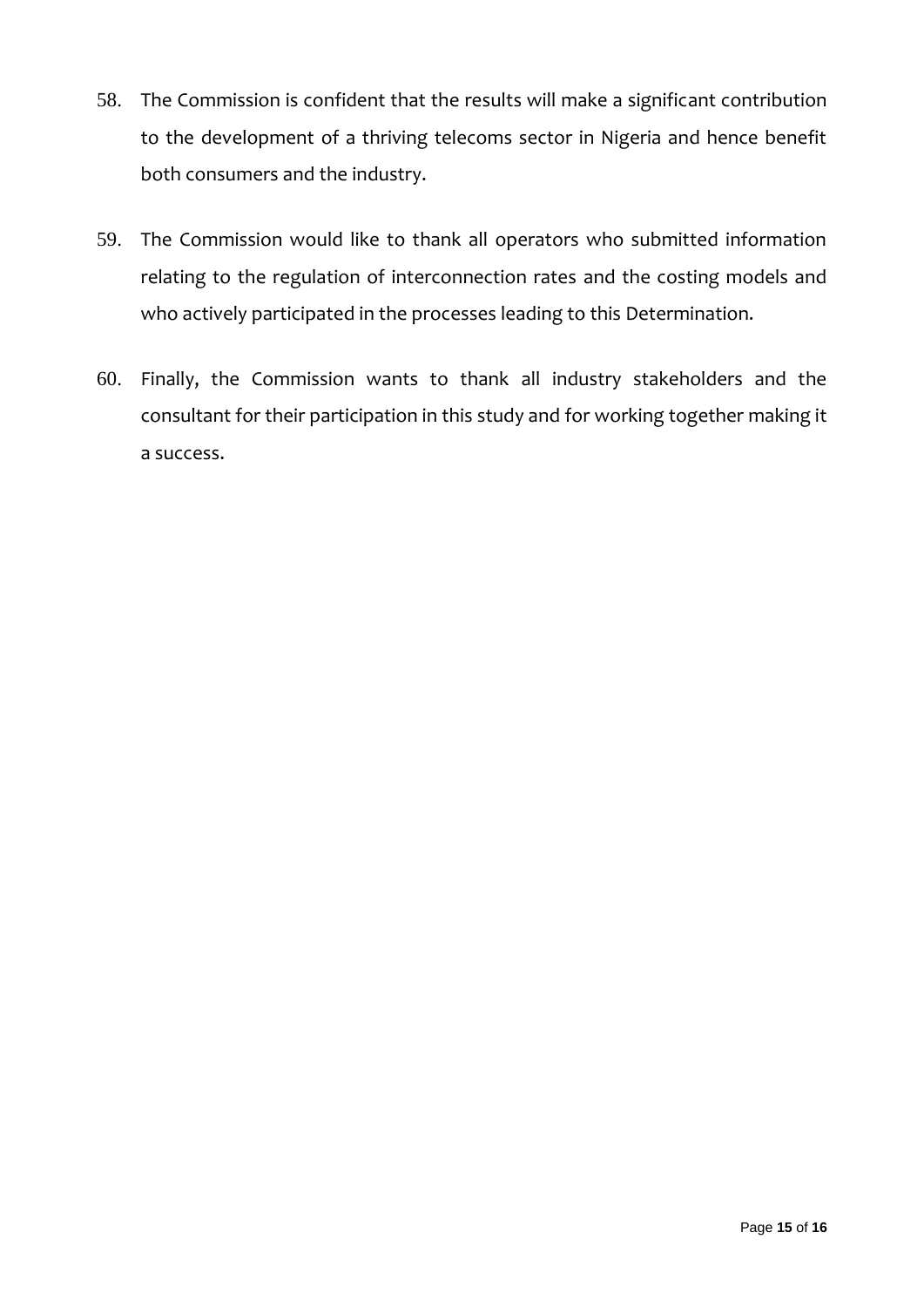### **DETERMINATION**

- 1. The Commission hereby determines that:
	- a. The Termination Rates for voice services provided by one operator in Nigeria to another operator in Nigeria for terminating a call in their network are as follows:
		- i. Generic 2G/3G/4G operators N3.90 (Three Naira, Ninety Kobo) per minute.
	- ii. New entrant (LTE) operators N4.70 (Four Naira, Seventy Kobo) per minute
	- iii. Clearing Houses Payment/Volume discounts as negotiated.
	- b. The International Termination Rate of N24.40 determined in 2016 will continue to apply until a new Determination is made.
- 2. This Determination shall take effect from the **1 st Day of July, 2018** and remains valid and binding on Licensees until further reviewed by the Commission.
- 3. For the avoidance of doubt, the Commission reserves the right to amend and review this Determination at any time, and announce new rates. Such review may be necessitated by major change in the market conditions and/or the underlining principles of this Determination.
- 4. The interconnection rates determined in paragraph 1 above shall be applied by and payable (including by way of internal transfer pricing) to all licensees who have been allocated numbers by the Commission.
- 5. No licensee shall charge and/or receive an effective rate per minute below the rates determined in paragraph 1 above. For the avoidance of doubt, payment discounts, volume discounts and any other concession that has the effect of bringing the effective interconnect rate per minute to a sum lower than the rates determined above shall be deemed a contravention of this Determination. Provided however, that such discounts and concessions may be offered by/to Clearinghouses on terms agreed by the parties, without discrimination between clearinghouses.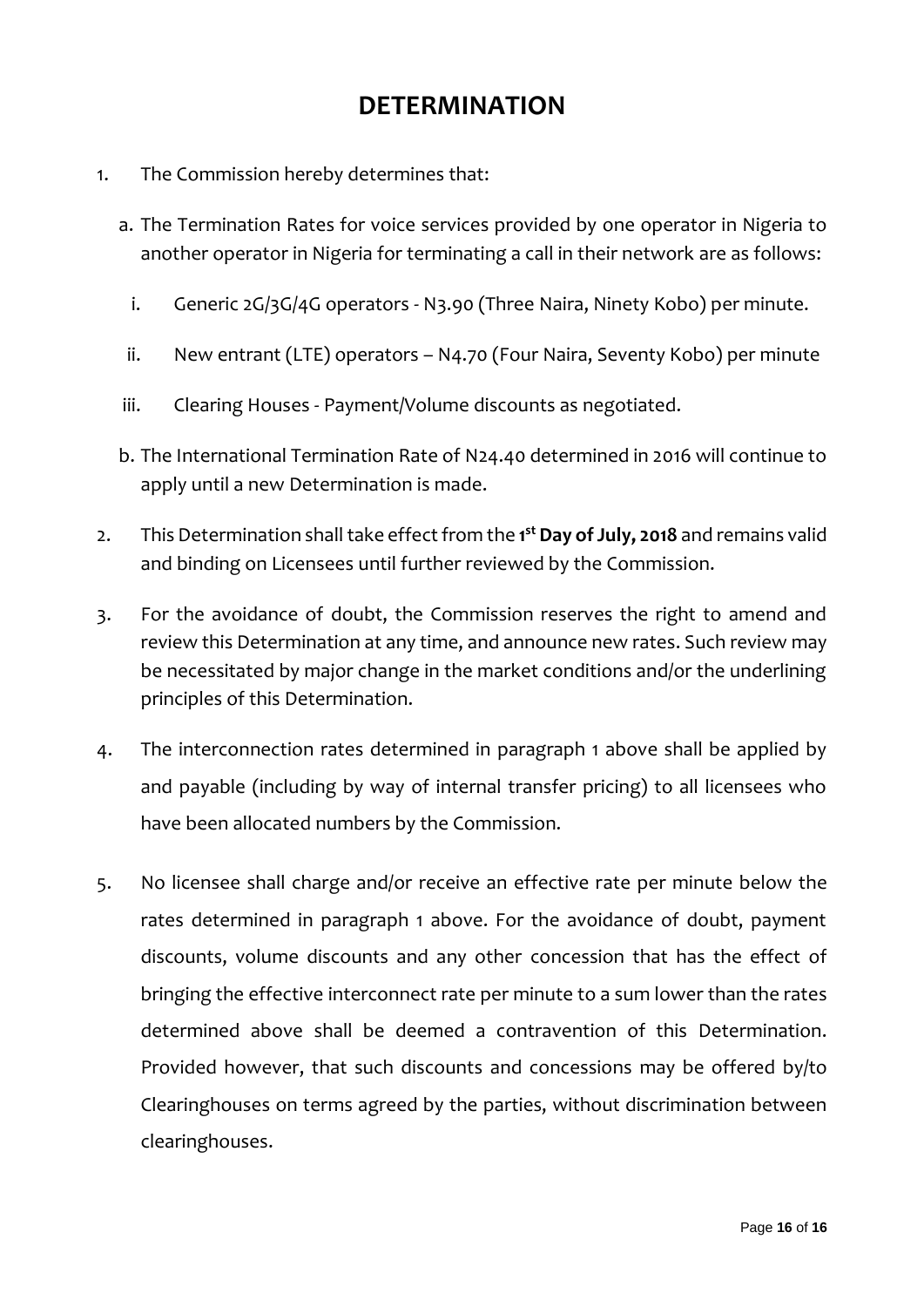In this Determination, unless the context requires otherwise, the following 6. expressions shall have the meanings set out below.

| "Mobile<br>voice<br>termination"   | Termination by the receiving operator of a voice call intended for a<br>number within a range ascribed to mobile services in the national<br>numbering plan and allocated to the receiving operator which call has<br>been delivered to that operator by an interconnected operator (which<br>may be the originating operator or another operator, including an<br>operator providing transit of the call through its telecommunications<br>network) at a point of interconnection and routed by the terminating<br>operator through its telecommunications network.   |
|------------------------------------|------------------------------------------------------------------------------------------------------------------------------------------------------------------------------------------------------------------------------------------------------------------------------------------------------------------------------------------------------------------------------------------------------------------------------------------------------------------------------------------------------------------------------------------------------------------------|
| "Fixed voice<br>termination"       | Termination by the receiving operator of a call intended for a number<br>within a range ascribed to fixed services in the national numbering plan<br>and allocated to the receiving operator which call has been delivered to<br>that operator by an interconnected operator (which operator may be<br>the originating operator or another operator, including an operator<br>providing transit of the call through its telecommunications network) at<br>a point of interconnection and routed by the terminating operator<br>through its telecommunications network. |
| Generic<br>2G/3G/4G<br>operators   | Refers to any Operator with market share greater than 7.5% of the total<br>number of subscribers in the voice market.                                                                                                                                                                                                                                                                                                                                                                                                                                                  |
| New entrant<br>(LTE)<br>operators) | Refers to:<br>1. A newly licensed Operator entering an existing or new market<br>within o to 3 years before this Determination comes into effect,<br>and/or<br>2. An existing Operator (Mobile/ Fixed) with market share of less<br>than 7.5% of the total number of subscribers in the voice market.                                                                                                                                                                                                                                                                  |

Dated this 1st Day of June, 2018.

 $\overline{ }$ 

Prof. Umar Garba Danbatta **Executive Vice-Chairman Nigerian Communications Commission** Abuja - Nigeria